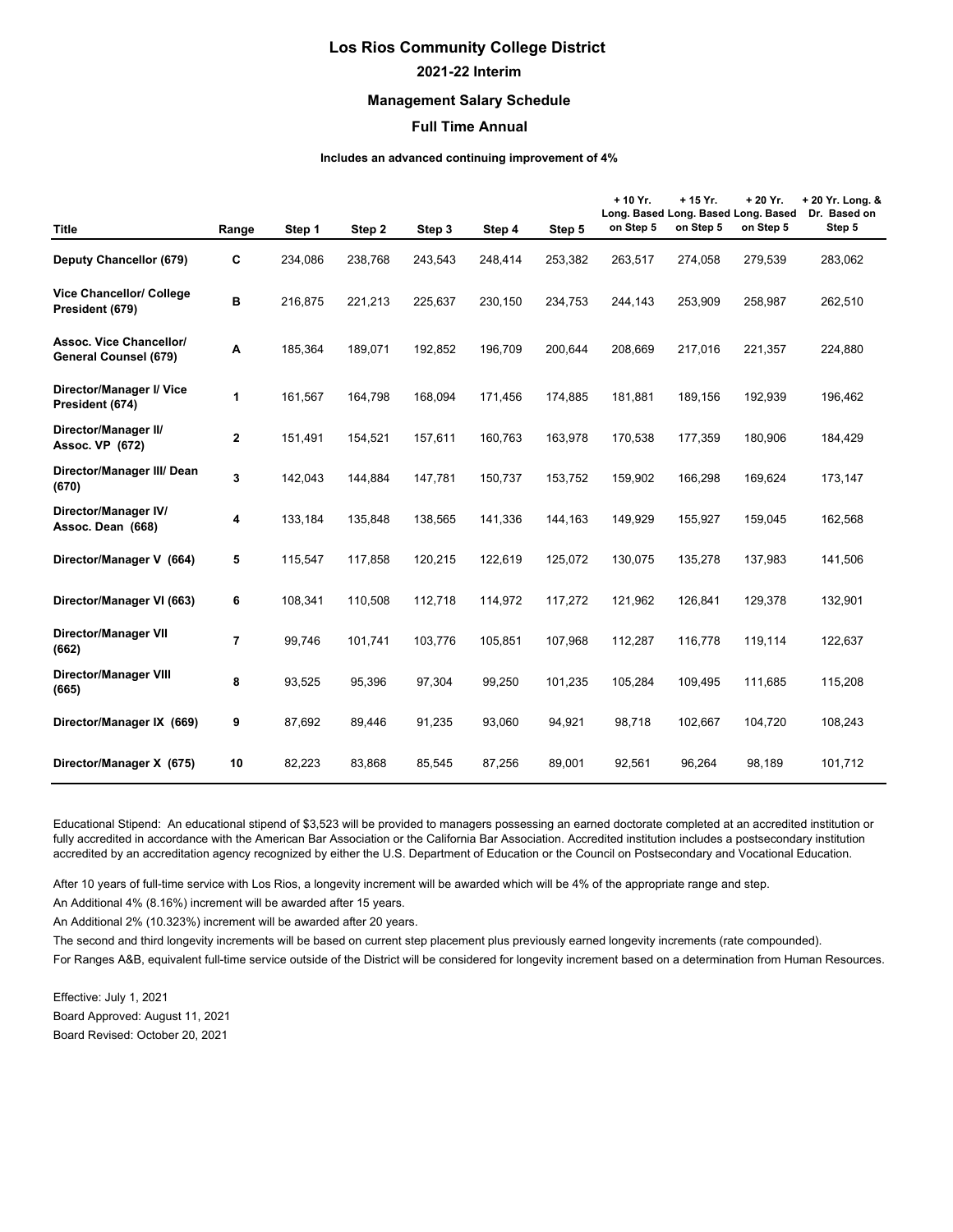| Range        | -1         | $1 + 10$ yrs | 1 + 15 yrs | 1 + 20 yrs | $\overline{2}$ | $2 + 10$ yrs | 2 + 15 yrs | $2 + 20$ yrs | 3          | $3 + 10$ yrs          | $3 + 15$ yrs | $3 + 20$ yrs          | 4          | $4 + 10$ yrs | 4 + 15 yrs | $4 + 20$ yrs                     | 5          | $5 + 10$ yrs | $5 + 15$ yrs | $5 + 20$ yrs |
|--------------|------------|--------------|------------|------------|----------------|--------------|------------|--------------|------------|-----------------------|--------------|-----------------------|------------|--------------|------------|----------------------------------|------------|--------------|--------------|--------------|
| C            | 234.085.83 | 243.449.26   | 253.187.23 | 258,250.97 | 238.767.55     | 248.318.25   | 258.250.98 | 263,416.00   | 243.542.90 | 253.284.62            | 263.416.00   | 268.684.32            | 248,413.76 | 258.350.31   | 268.684.32 | 274.058.01                       | 253,382.04 | 263.517.32   | 274.058.01   | 279,539.17   |
|              | 19,507.15  | 20,287.44    | 21,098.94  | 21,520.91  | 19,897.30      | 20,693.19    | 21,520.92  | 21,951.33    | 20,295.24  | 21,107.05             | 21,951.33    | 22,390.36             | 20,701.15  | 21,529.19    | 22,390.36  | 22,838.17                        | 21,115.17  | 21,959.78    | 22,838.17    | 23,294.93    |
|              |            |              |            |            |                |              |            |              |            |                       |              |                       |            |              |            |                                  |            |              |              |              |
| в            | 216.875.37 | 225.550.39   | 234,572.41 | 239.263.86 | 221.212.88     | 230.061.40   | 239,263.86 | 244,049.14   |            | 225,637.14 234,662.63 |              | 244,049.14 248,930.12 | 230,149.88 | 239,355.88   |            | 248.930.12 253.908.72 234.752.88 |            | 244.143.00   | 253.908.72   | 258.986.89   |
|              | 18.072.95  | 18,795.87    | 19,547.70  | 19,938.66  | 18.434.41      | 19.171.78    | 19,938.66  | 20,337.43    | 18,803.10  | 19,555.22             | 20,337.43    | 20,744.18             | 19,179.16  | 19,946.32    | 20.744.18  | 21,159.06                        | 19,562.74  | 20,345.25    | 21,159.06    | 21,582.24    |
|              |            |              |            |            |                |              |            |              |            |                       |              |                       |            |              |            |                                  |            |              |              |              |
| A            | 185,363.73 | 192,778.28   | 200,489.41 | 204,499.20 | 189,071.00     | 196.633.84   | 204.499.19 | 208,589.17   |            | 192,852.42 200,566.52 | 208,589.18   | 212,760.96            | 196,709.47 | 204,577.85   | 212,760.96 | 217,016.18                       | 200,643.66 | 208.669.41   | 217.016.19   | 221,356.51   |
|              | 15,446.98  | 16,064.86    | 16,707.45  | 17,041.60  | 15,755.92      | 16,386.15    | 17,041.60  | 17,382.43    | 16,071.04  | 16,713.88             | 17,382.43    | 17,730.08             | 16,392.46  | 17,048.15    | 17,730.08  | 18,084.68                        | 16,720.31  | 17,389.12    | 18,084.68    | 18,446.38    |
|              |            |              |            |            |                |              |            |              |            |                       |              |                       |            |              |            |                                  |            |              |              |              |
| -1           | 161.566.98 | 168.029.66   | 174.750.85 | 178.245.87 | 164.798.32     | 171.390.25   | 178,245.86 | 181,810.78   |            | 168,094.29 174,818.06 | 181,810.78   | 185,447.00            | 171,456.18 | 178,314.43   | 185.447.01 | 189.155.95                       | 174.885.30 | 181.880.71   | 189.155.94   | 192,939.06   |
|              | 13,463.92  | 14,002.47    | 14,562.57  | 14,853.82  | 13,733.19      | 14,282.52    | 14,853.82  | 15,150.90    | 14,007.86  | 14,568.17             | 15,150.90    | 15,453.92             | 14,288.02  | 14,859.54    | 15,453.92  | 15,763.00                        | 14,573.78  | 15,156.73    | 15,763.00    | 16,078.26    |
|              |            |              |            |            |                |              |            |              |            |                       |              |                       |            |              |            |                                  |            |              |              |              |
| $\mathbf{2}$ | 151.490.72 | 157,550.35   | 163,852.36 | 167,129.41 | 154,520.53     | 160,701.35   | 167,129.40 | 170,471.99   | 157,610.94 | 163,915.38            | 170,472.00   | 173,881.44            | 160,763.16 | 167,193.69   |            | 173,881.44 177,359.07            | 163,978.42 | 170,537.56   | 177,359.06   | 180,906.24   |
|              | 12.624.23  | 13.129.20    | 13.654.36  | 13.927.45  | 12.876.71      | 13.391.78    | 13.927.45  | 14,206.00    | 13,134.25  | 13.659.62             | 14,206.00    | 14,490.12             | 13.396.93  | 13.932.81    | 14.490.12  | 14.779.92                        | 13.664.87  | 14.211.46    | 14.779.92    | 15.075.52    |
|              |            |              |            |            |                |              |            |              |            |                       |              |                       |            |              |            |                                  |            |              |              |              |
| 3            | 142,042.87 | 147,724.58   | 153,633.56 | 156,706.23 | 144,883.73     | 150,679.08   | 156,706.24 | 159,840.36   | 147,781.40 | 153,692.66            | 159,840.37   | 163,037.18            | 150,737.03 | 156,766.51   | 163,037.17 | 166,297.91                       | 153,751.77 | 159,901.84   | 166,297.91   | 169,623.87   |
|              | 11,836.91  | 12,310.38    | 12,802.80  | 13,058.85  | 12,073.64      | 12,556.59    | 13,058.85  | 13,320.03    | 12,315.12  | 12,807.72             | 13,320.03    | 13,586.43             | 12,561.42  | 13,063.88    | 13,586.43  | 13,858.16                        | 12,812.65  | 13,325.15    | 13,858.16    | 14,135.32    |
|              |            |              |            |            |                |              |            |              |            |                       |              |                       |            |              |            |                                  |            |              |              |              |
| 4            | 133.184.25 | 138.511.62   | 144,052.08 | 146,933.12 | 135.847.93     | 141.281.85   | 146,933.12 | 149,871.78   | 138,564.89 | 144,107.49            | 149,871.79   | 152,869.23            | 141,336.19 | 146.989.64   | 152.869.23 | 155.926.61                       | 144.162.92 | 149,929.44   | 155,926.62   | 159,045.15   |
|              | 11.098.69  | 11,542.64    | 12,004.34  | 12,244.43  | 11,320.66      | 11,773.49    | 12,244.43  | 12,489.32    | 11,547.07  | 12,008.96             | 12,489.32    | 12,739.10             | 11,778.02  | 12,249.14    | 12,739.10  | 12,993.88                        | 12,013.58  | 12,494.12    | 12,993.89    | 13,253.76    |
|              |            |              |            |            |                |              |            |              |            |                       |              |                       |            |              |            |                                  |            |              |              |              |
| 5            | 115,546.92 | 120,168.80   | 124,975.55 | 127,475.06 | 117,857.86     | 122,572.17   | 127,475.06 | 130,024.56   | 120,215.02 | 125,023.62            | 130,024.56   | 132,625.05            | 122,619.32 | 127,524.09   | 132,625.05 | 135,277.55                       | 125,071.71 | 130,074.58   | 135,277.56   | 137,983.11   |
|              | 9.628.91   | 10,014.07    | 10,414.63  | 10.622.92  | 9.821.49       | 10,214.35    | 10,622.92  | 10,835.38    | 10,017.92  | 10,418.64             | 10,835.38    | 11,052.09             | 10,218.28  | 10,627.01    | 11,052.09  | 11,273.13                        | 10.422.64  | 10.839.55    | 11,273.13    | 11.498.59    |
|              |            |              |            |            |                |              |            |              |            |                       |              |                       |            |              |            |                                  |            |              |              |              |
| -6           | 108.340.75 | 112.674.38   | 117.181.36 | 119,524.99 | 110.507.56     | 114.927.86   | 119,524.97 | 121,915.47   |            | 112,717.71 117,226.42 | 121,915.48   | 124,353.79            | 114,972.06 | 119,570.94   | 124.353.78 | 126,840.86                       | 117.271.50 | 121,962.36   | 126,840.85   | 129,377.67   |
|              | 9,028.40   | 9,389.53     | 9,765.11   | 9,960.42   | 9,208.96       | 9,577.32     | 9,960.41   | 10,159.62    | 9,393.14   | 9,768.87              | 10,159.62    | 10,362.82             | 9,581.01   | 9,964.25     | 10,362.82  | 10,570.07                        | 9,772.63   | 10,163.53    | 10,570.07    | 10,781.47    |
|              |            |              |            |            |                |              |            |              |            |                       |              |                       |            |              |            |                                  |            |              |              |              |
| 7            | 99.745.93  | 103.735.77   | 107.885.20 | 110.042.90 | 101.740.85     | 105.810.48   | 110.042.90 | 112.243.76   | 103.775.67 | 107.926.70            | 112,243.77   | 114.488.65            | 105.851.18 | 110.085.23   | 114.488.64 | 116,778.41                       | 107.968.20 | 112.286.93   | 116.778.41   | 119,113.98   |
|              | 8,312.16   | 8,644.65     | 8,990.43   | 9,170.24   | 8,478.40       | 8,817.54     | 9,170.24   | 9,353.65     | 8,647.97   | 8,993.89              | 9,353.65     | 9,540.72              | 8,820.93   | 9,173.77     | 9,540.72   | 9,731.53                         | 8,997.35   | 9,357.24     | 9,731.53     | 9,926.17     |
|              |            |              |            |            |                |              |            |              |            |                       |              |                       |            |              |            |                                  |            |              |              |              |
| 8            | 93,525.20  | 97,266.21    | 101,156.86 | 103,180.00 | 95,395.70      | 99,211.53    | 103,179.99 | 105,243.59   | 97,303.61  | 101,195.75            | 105,243.58   | 107,348.45            | 99,249.68  | 103,219.67   | 107,348.46 | 109,495.43                       | 101,234.67 | 105,284.06   | 109,495.42   | 111,685.33   |
|              | 7,793.77   | 8,105.52     | 8,429.74   | 8,598.33   | 7,949.64       | 8,267.63     | 8,598.33   | 8,770.30     | 8,108.63   | 8,432.98              | 8,770.30     | 8,945.70              | 8,270.81   | 8,601.64     | 8,945.71   | 9,124.62                         | 8,436.22   | 8,773.67     | 9,124.62     | 9,307.11     |
|              |            |              |            |            |                |              |            |              |            |                       |              |                       |            |              |            |                                  |            |              |              |              |
| 9            | 87,692.42  | 91,200.12    | 94,848.12  | 96,745.08  | 89,446.27      | 93,024.12    | 96,745.08  | 98,679.98    | 91,235.20  | 94,884.61             | 98.679.99    | 100,653.59            | 93,059.90  | 96,782.30    | 100,653.59 | 102,666.66                       | 94,921.10  | 98,717.94    | 102,666.66   | 104,719.99   |
|              | 7,307.70   | 7,600.01     | 7,904.01   | 8,062.09   | 7,453.86       | 7,752.01     | 8,062.09   | 8,223.33     | 7,602.93   | 7,907.05              | 8,223.33     | 8,387.80              | 7,754.99   | 8,065.19     | 8,387.80   | 8,555.56                         | 7,910.09   | 8,226.50     | 8,555.56     | 8,726.67     |
|              |            |              |            |            |                |              |            |              |            |                       |              |                       |            |              |            |                                  |            |              |              |              |
| 10           | 82,223.41  | 85,512.35    | 88,932.84  | 90,711.50  | 83,867.88      | 87,222.60    | 90,711.50  | 92,525.73    | 85,545.24  | 88,967.05             | 92,525.73    | 94,376.24             | 87,256.14  | 90,746.39    | 94,376.25  | 96,263.78                        | 89,001.26  | 92,561.31    | 96,263.76    | 98,189.04    |
|              | 6,851.95   | 7,126.03     | 7,411.07   | 7,559.29   | 6.988.99       | 7,268.55     | 7,559.29   | 7,710.48     | 7,128.77   | 7,413.92              | 7,710.48     | 7,864.69              | 7,271.35   | 7,562.20     | 7,864.69   | 8,021.98                         | 7,416.77   | 7,713.44     | 8,021.98     | 8,182.42     |
|              |            |              |            |            |                |              |            |              |            |                       |              |                       |            |              |            |                                  |            |              |              |              |
|              |            |              |            |            |                |              |            |              |            |                       |              |                       |            |              |            |                                  |            |              |              |              |

Effective: July 1, 2021 Board Approved: August 11, 2021

Board Revised: October 20, 2021